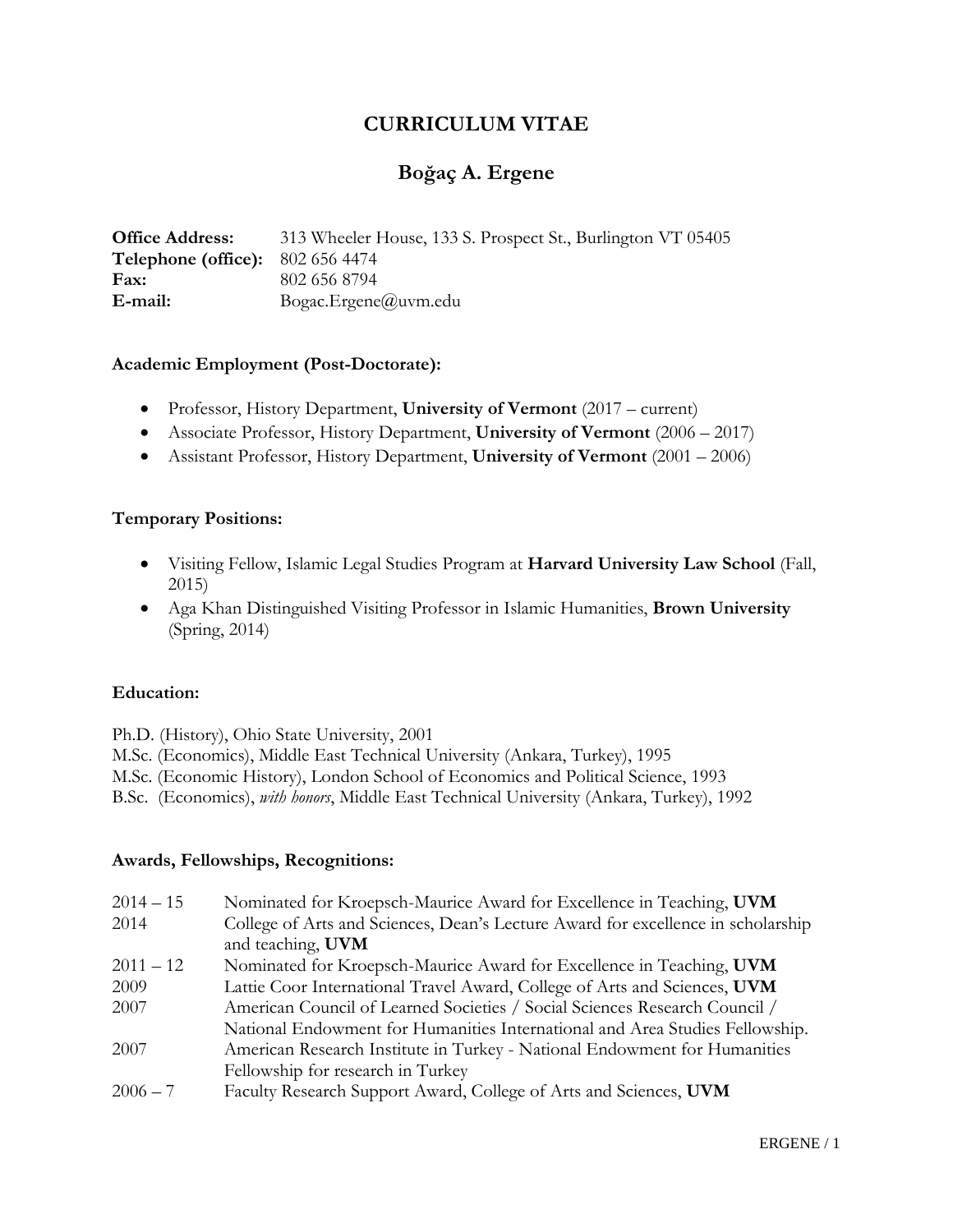| $2006 - 7$  | Nominated for Kroepsch-Maurice Award for Excellence in Teaching, UVM            |
|-------------|---------------------------------------------------------------------------------|
| 2006        | International Travel Grant, College of Arts and Sciences, UVM                   |
| 2004        | Faculty Development Award, College of Arts and Sciences, UVM                    |
| 2002        | Malcolm H. Kerr Dissertation Prize, awarded by the Middle East Studies          |
|             | <b>Association of North America</b> for the best dissertation in the Humanities |
| $2000 - 1$  | Presidential Fellowship, Ohio State University                                  |
| $2000 - 1$  | American Research Institute in Turkey (ARIT) Fellowship for research in Turkey  |
| 1999        | Graduate Student Alumni Research Award, Ohio State University                   |
| 1999        | Office of International Studies, Graduate Student International Dissertation    |
|             | Research Travel Grant, Ohio State University                                    |
| 1998        | Sydney N. Fisher Graduate Student Paper Prize awarded by the Turkish Studies    |
|             | Association                                                                     |
| 1998        | Ruth Higgins Award, Department of History, Ohio State University                |
| 1995        | Graduate Summer Fellowship, Ohio State University                               |
| 1993        | Tuition Waiver, London School of Economics and Political Science                |
|             | Studentship                                                                     |
| $1988 - 92$ | Central Bank of Turkey Award for Excellence in Economic Education (monthly      |
|             | stipends)                                                                       |

## **Publications - Books:**

*Halal Food: A History* (with Febe Armanios). Oxford and New York: Oxford University Press. 2018.

*Nazism, the Holocaust and the Middle East: Arab and Turkish Responses* (edited with Francis Nicosia). New York: Berghahn Books. 2018.

*The Economics of Ottoman Justice: Trial and Settlement in the Sharia Courts* (with Metin Coşgel). Cambridge: Cambridge University Press. 2016.

*Judicial Practice: Institutions and Agents in the Islamic World* (edited). Boston and Leiden: Brill 2009.

*Local Court, Provincial Society and Justice in the Ottoman Empire: Legal Practice and Dispute Resolution in Çankırı and Kastamonu (1652-1744*). Boston and Leiden: Brill, 2003.

## **Publications - Peer-Reviewed Articles and Chapters:**

"Introduction: Responses to Nazism and the Holocaust in the Middle East and North Africa" (with Francis Nicosia), in *Nazism, the Holocaust and the Middle East: Arab and Turkish Responses*, Francis Nicosia and Boğaç Ergene (eds.). New York: Berghahn Books (2018).

"Dispute Resolution in Ottoman Courts: A Quantitative Analysis of Litigations in Eighteenth Century Kastamonu" (with Metin Coşgel), *Social Science History* 38:1-2 (2014), 183-202.

"Loglinear Analysis of Intergenerational Mobility in Eighteenth-Century Ottoman Anatolia" (with Atabey Kaygun), *Journal of Social and Economic History of the Orient* 57:5 (2014), 669-702.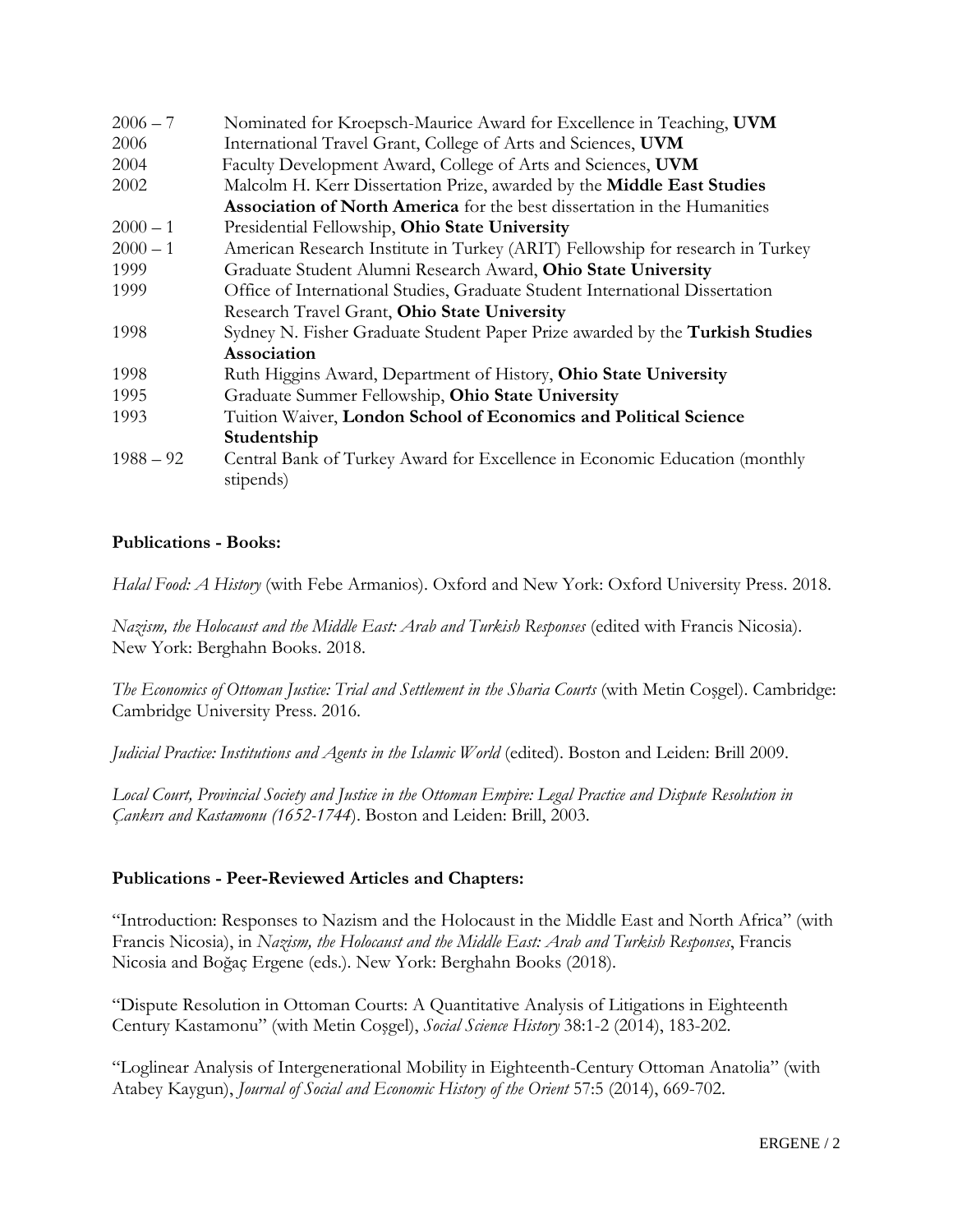"'Law and Economics Literature' and Ottoman Legal Studies" (with Metin Coşgel). *Islamic Law and Society* 21:1-2 (2014), 114-44.

"The Selection Bias in Court Records: Settlement and Trial in Eighteenth Century Ottoman Kastamonu" (with Metin Coşgel), *Economic History Review* 67:2 (2014), 517-34.

"Islamic Law in (Political) Action: A Historical Discussion," *Law and Social Inquiry* 38:4 (2013), 1041- 57.

"A Temporal Analysis of Wealth and Inequality in Eighteenth-Century Ottoman Empire" (with Atabey Kaygun and Metin Coşgel). *Continuity and Change* 28:1 (2013), 1-26.

"The Pitfalls of Writing Ottoman legal History from the 'Bottom Up'," in *Halycon Days in Crete VII: Political Initiatives from the Bottom up in the Ottoman Empire*, ed. Antonios Anastasopoulos (Crete: Crete University Press, 2012), 381-98.

"Crime and Punishment in Ottoman Times: Corruption and Fines" (with Metin Coşgel, Haggay Etkes, and Thomas Miceli), *Journal of Interdisciplinary History* 43:3 (2013), 353-76.

"Inequality of Wealth in the Ottoman Empire: War, Weather, and Long-term Trends in Eighteenth Century Kastamonu" (with Metin Coşgel), *Journal of Economic History* 72:2 (2012), 308-31.

"Spouse Selection and Marital Mobility in the Ottoman Empire: Observations from Eighteenth-Century Kastamonu" (with Atabey Kaygun), *Historical Methods: A Journal of Quantitative and Interdisciplinary History* 45:1 (2012), 3-20.

"Intergenerational Wealth Accumulation and Dispersion in the Ottoman Empire: Observations from Eighteenth-Century Kastamonu" (with Metin Coşgel), *European Review of Economic History* 15:2 (2011), 255-76.

"Intergenerational Mobility in the in the Ottoman Empire: Observations from Eighteenth-Century Kastamonu" (with Atabey Kaygun), *The History of the Family*, 16:1 (2011), 30-46.

"Why did Ümmü Gülsüm go to court? Ottoman Legal Practice between History and Anthropology," *Islamic Law and Society,* 17:2 (2010), 215-44.

"Inheritance and Wealth Transmission in Eighteenth-Century Ottoman Kastamonu: An Empirical Investigation" (with Ali Berker), *Journal of Family History,* 39:1 (2009), 25-47.

"Wealth, Poverty, and Inequality in the Ottoman Empire: Observations from Eighteenth-Century Kastamonu" (with Ali Berker), *International Journal of Middle East Studies*, 40:1 (2008), 23-46.

"Social Identity and Patterns of Interaction in the Shari'a Court of Kastamonu (1740-44)," *Islamic Law and Society*, 15:1 (2008), 20-54.

"Document Use in Ottoman Courts of Law: Observations from the Sicils of Seventeenth- and Eighteenth-Century Çankırı and Kastamonu," *Turcica: Revue d'études turques - peuples, langue, cultures, états,* 37 (issue of 2005 – appeared in July 2006), 83-111.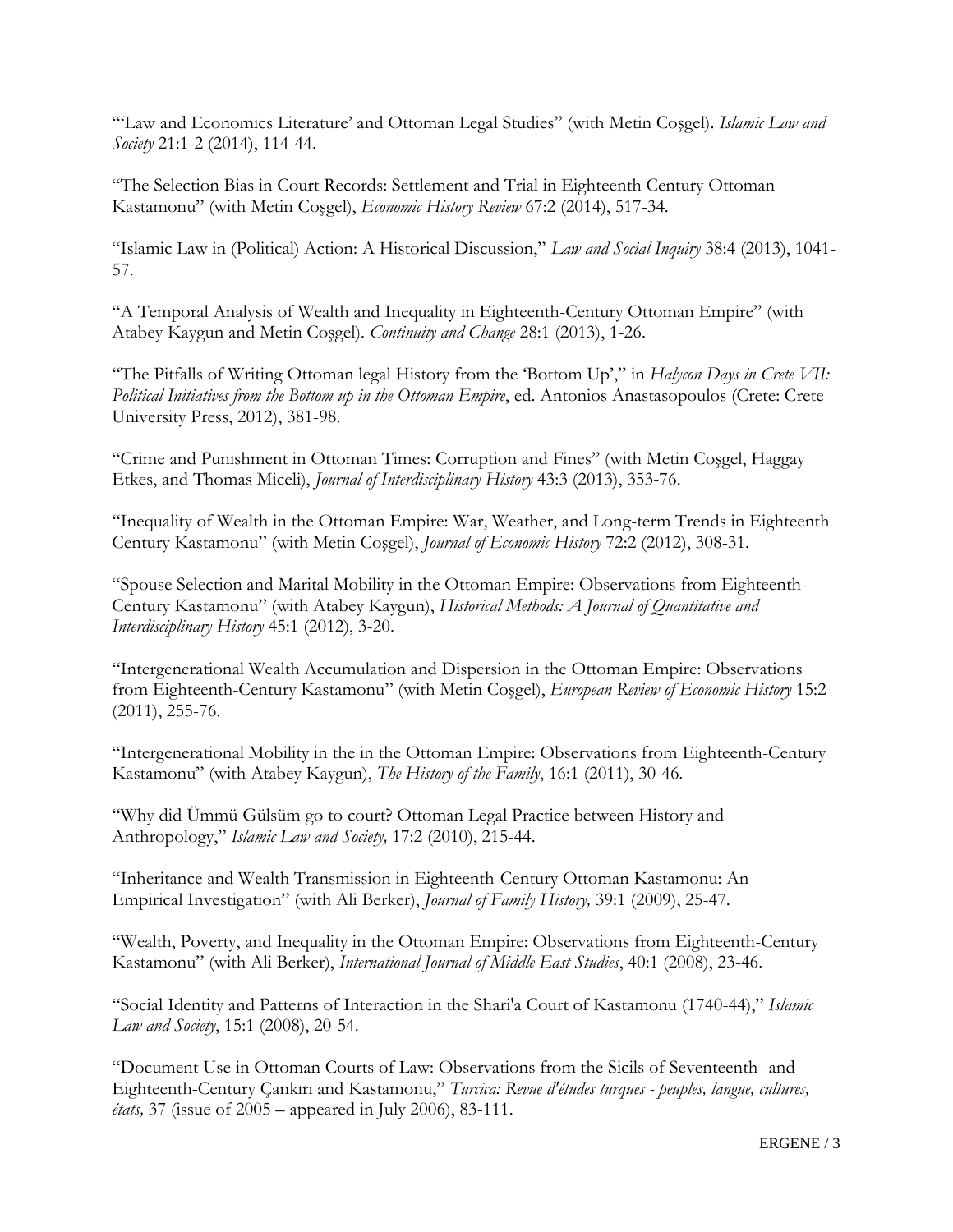"A Christian Martyr under Mamluk Justice: The Trials of Salīb (d. 1512) according to Muslim and Coptic Sources" (with Febe Armanios), *The Muslim World*, 96:1 (2006), 115-44.

"Evidence in Ottoman Courts: Oral and Written Documentation in Early-Modern Courts of Islamic Law," *Journal of the American Oriental Society*, 124:3 (issue of June – September 2004; appeared in January 2006), 471-92.

"Pursuing Justice in an Islamic Context; Dispute Resolution in Ottoman Courts of Law," *Political and Legal Anthropology Review*, 27:1 (2004), 51-71.

"Costs of Court Usage in the Seventeenth- and Eighteenth-Century Ottoman Anatolia: Court Fees as Recorded in Estate Inventories," *Journal of Economic and Social History of the Orient*, 45:1 (2002), 20- 39.

"On Ottoman Justice: Interpretations in Conflict (16<sup>th</sup>-18<sup>th</sup> Century)" Islamic Law and Society, 8:1 (2001), 52-87.

"Maduniyet Okulu, Post-Kolonyel Eleştiri ve Bilgi-Özne Sorunu: Osmanlı Tarihçiliği İçin Yeni Dersler Mi?" (Subaltern School, Postcolonial Critique, and the Relationship between Knowledge and Subject: New Lessons for Ottoman History Writing?) *Toplum ve Bilim*, 83 (1999/2000), 32-47.

"Wages in Nineteenth Century Ottoman Anatolia: A Comparison of Urban and Agricultural Trends," *New Perspectives on Turkey*, 19 (1998), 125-45.

"Subalternity, Postcolonial Critique and the Ottoman Peasantry: A Critical Evaluation of the Modern Approaches to Ottoman State-Society Relations," *Critique: Journal for Critical Studies for the Middle East,* 18 (1998), 29-44.

## **Publications - Non-Peer-Reviewed Material and Encyclopedia Entries:**

"For many Muslim grocery shoppers, a shifting definition of 'halal'" (with Febe Armanios), in *The Conversation* (July 31, 2018): https://theconversation.com/for-many-muslim-grocery-shoppers-ashifting-definition-of-halal-100715

"Qanun and the Religious Law" in *The Ashgate Research Companion to Islamic Law*, eds. Ruud Peters and Peri Bearman (Burlington VT: Ashgate, 2014), 109-22.

"Coğrafi Kayıtsızlık: Kurtlar Vadisi: Irak ve Maskeli Beşler: Irak" in *Bu Kapıdan Gireceksin*, Umut Tümay Arslan ed. Istanbul: Metis Publishers, 2012: 107-117.

"Introduction" to the roundtable, titled "A Discussion on the State of Middle Eastern/Islamic Economic History," *International Journal of Middle East Studies* 44:3 (2012): 527-28.

"On the Use of Sources in Ottoman Economic History," *International Journal of Middle East Studies* 44:3 (2012): 546-48.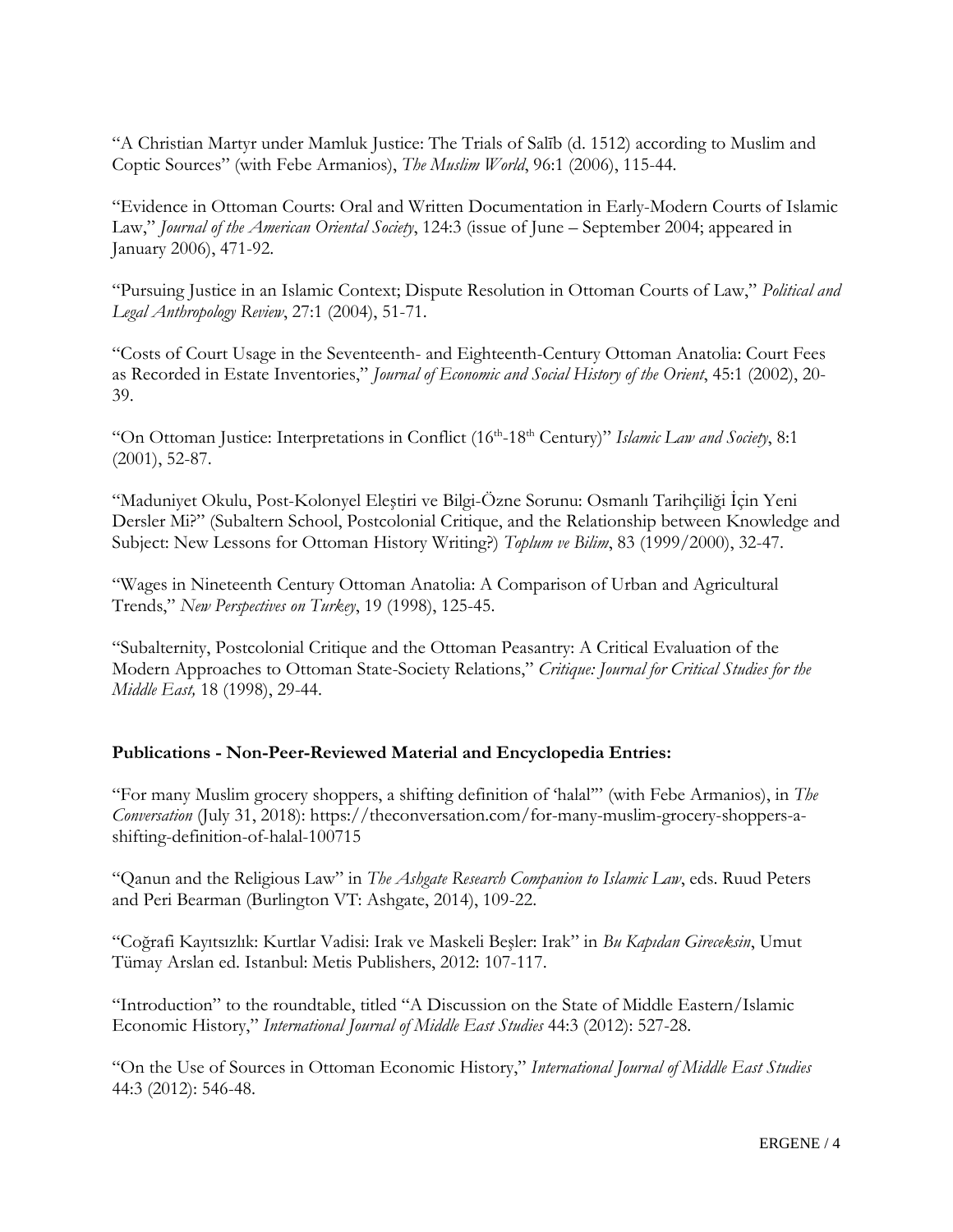"Fines" in *Encyclopedia of Islam*, 3rd edition.

"Abduction" in *Encyclopedia of Islam*, 3rd edition.

"'Awārid" in *Encyclopedia of Islam*, 3 rd edition.

"Osmanlı'da Adalet Söylemi Üzerine Uzunca Bir Not" (A Lengthy Note on the Discourse of Justice in the Ottoman Empire), *Mürekkep*, 10/11 (1998).

"Asağıdakiler, Kültür ve Cemaat" (Subalternity, Culture and Community), *Mürekkep*, 3 (1995).

"Habermas ve Kamusal Alanın Yapısal Dönüşümü" (Habermas and the Structural Transformation of the Public Sphere), *Mürekkep*, 1 (1994).

#### **Publications - Book Reviews and Translations:**

*Book Reviews:*

*Sharī'a Scripts: A Historical Anthropology* by Brinkley Messick (New York; Chichester, W. Sussex, UK: Columbia University Press), *Islamic Law and Society* 26:1-2 (2019), 186-190.

*Sharia and the Making of the Modern Egyptian: Islamic Law and Custom in the Courts of Ottoman Cairo* by Reem A. Meshal (Cairo: American University in Cairo Press), *Journal of American Oriental Society* 136:3 (2016), 653-655.

*Crime and Punishment in Istanbul, 1700-1800* by Fariba Zarinebaf (Berkeley: University of California Press, 2011), *Journal of American Oriental Society*, 131:4 (2012), 647-8.

*Against Smoking: An Ottoman Manifesto by Ahmad al-Aqhisari* by Yahya Michot (Interface Publications - Kube Publishing, 2010) in *Islamic Law and Society* 18: 2 (2011), 286-7.

*The Ottoman Empire and the World Around it, 1540s to 1774* by Suraiya Faroqhi (London: I. B. Tauris, 2004) in *Middle East Studies Association Bulletin* 40:2 (2006), 259-60.

*Legitimizing the Order: The Ottoman Rhetoric of State Power* by Hakan T. Karateke and Maurus Reinkowski (eds.) (Leiden and Boston: Brill, 2005) in *Mediterranean Historical Review*, 21:2 (2006), 287- 8.

*Morality Tales: Law and Gender in the Ottoman Court of Aintab* by Leslie Peirce (Berkeley: University of California Press, 2003) in *International Journal of Middle East Studies*, 38:2 (2006), 309-10.

*Historical Dictionary of the Ottoman Empire; Ancient Civilizations and Historical Eras, No. 7*, by Selçuk Akşin Somel (Lanham, Maryland, and Oxford: The Scarecrow Press, Inc., 2003) in *International Journal of Turkish Studies*, 11: 1&2 (2005), 163-5.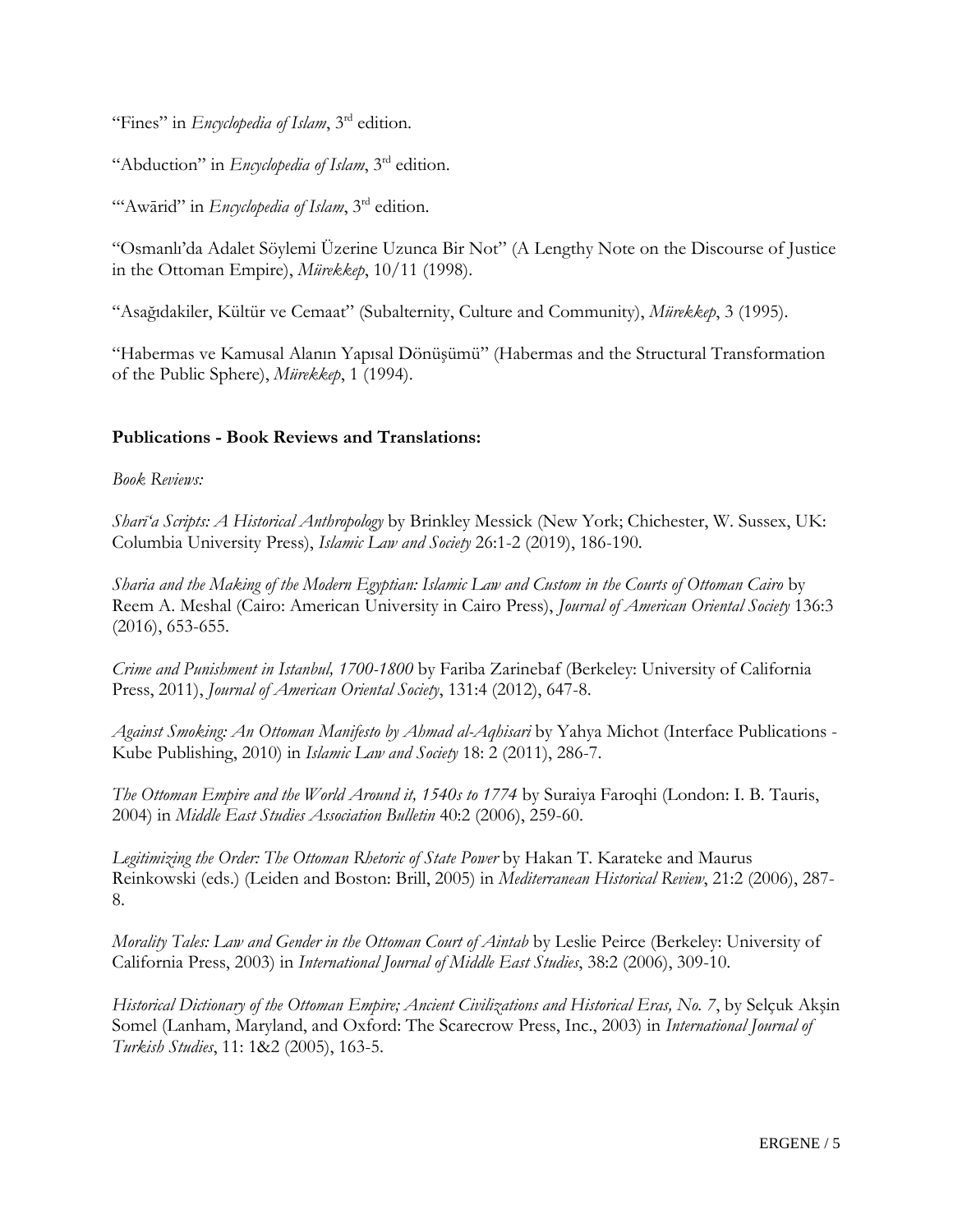Les cimetières dans le ville: Statut, choix et organization des lieux d'inhumation dans Istanbul intra muros, by Nicolas Vatin and Stéphane Yerasimos (Institut Français d'Études Anatoliennes, 2001) in *Middle East Studies Association Bulletin*, 38:1 (2004), 107-8.

*Law, Society, and Culture in the Maghrib, 1300-1500*, by David S. Powers (New York and Cambridge: Cambridge University Press, 2002) in *Islamic Law and Society*, 10:2 (2003), 251-3.

*In the House of Law: Gender and Islamic Law in Ottoman Syria and Palestine*, by Judith Tucker (Berkeley: University of California Press, 1998) in *International Journal of Middle East Studies*, 34:1 (2002).

*A Brief History of Ankara*, by Toni M. Cross and Gary Leiser (Vacaville, California: Indian Ford Press, 2000) in *Turkish Studies Association Bulletin*, 25:1 (2001), 71-72.

*Death and Exile: The Ethnic Cleansing of Ottoman Muslims. 1821-1922*, by Justin McCarthy (Princeton: The Darwin Press Inc., 1995) in *Turkish Studies Association Bulletin*, 21: 2 (1997).

*The Great Arch: English State Formation as Cultural Revolution*, by Phillip Corrigan and Derek Sayer (Oxford: Blackwell, 1991) in *Toplum ve Bilim*, 63 (1994).

#### *Translations into Turkish:*

"Ahmed Midhat's *Sevda-yi Say-u-Amel*" by Carter V. Findley in *Tarih ve Toplum* 47 (1999).

"After Seattle: Understanding the Politics of Globalization," by William K. Tabb in *Mürekkep*, 13  $(2000)$ .

"Türklük: Cultural Transformations in Time and Space," by Carter V. Findley in *Tarih ve Toplum*, 29 (1998).

## *Translation into English*:

"The Jewish Question" by Hüseyin Cahit Yalçın, in *Nazism, the Holocaust and the Middle East: Arab and Turkish Responses*, Francis Nicosia and Boğaç Ergene (eds.). New York: Berghahn Books. 2018.

#### **Academic Lectures and Presentations in Scholarly Workshops and Conferences:**

Convener of the *Great Lakes Ottomanist Workshop*, University of Vermont, Burlington, VT (26-28 April 2019).

Invited talk on "An Introduction to Digital History," Washington University at St. Louis, St. Louis, MO (6 February 2019)

Invited lecture on "Shari'a and Predatory Mal-Administration in the Ottoman Empire," Washington University at St. Louis, St. Louis, MO (6 February 2019).

Invited lecture on "The History of Halal and the Rules That Launched a Fleet of Food Trucks" (with Febe Armanios) organized by the Culinary Historians of New York, NY, NY (9 January 2019).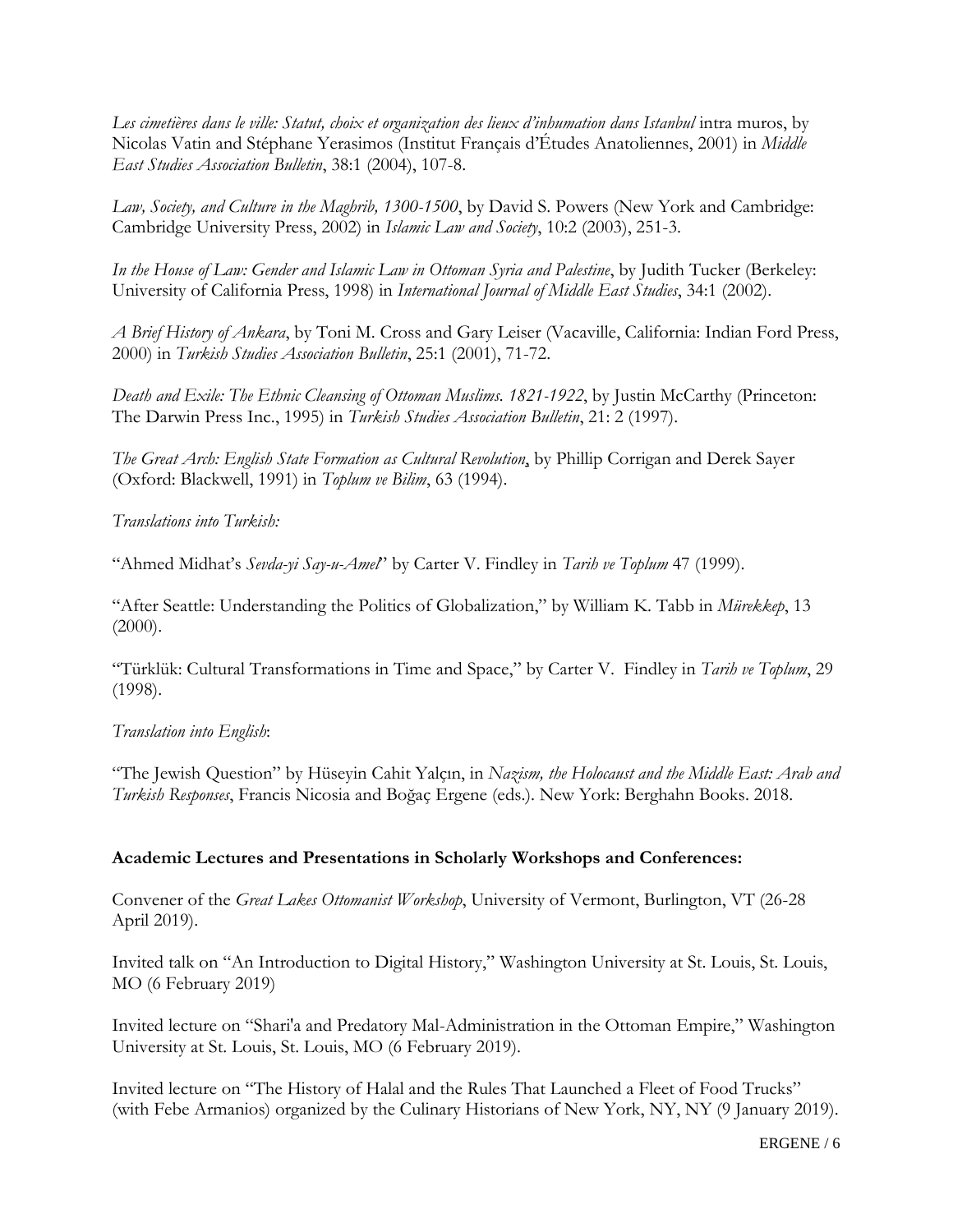Chair and discussant in the panel titled, "Sovereignty, Uniformity, and Practicability: Facets of Early Modern Ottoman Law," *American Historical Association Annual Meeting*, Chicago, IL (5 January 2019).

Invited lecture on "Halal Food: A History," at the Fletcher Free Library's *In Translation* Series, Burlington, VT (11 November 2018).

Invited lecture on "Halal and Haram Beverages in Historical Perspective" (with Febe Armanios), Cornell University, NY (18 October 2018).

Guest Speaker (with Febe Armanios) in Cornell University's Department of Food Sciences, NY (18 October 2018).

Co-organized (with Antonis Hadjikyriacou) and presented in a round-table discussion on "Ottoman Early Modernity" at the *51st Annual Meeting of the Middle East Studies Association*, Washington, DC (21 November 2017).

"Corruption, Ottoman Style: A Preliminary Inquiry," at the *50th Annual Meeting of the Middle East Studies Association*, Boston, MA (18 November 2016).

Participant to Thematic Conversation on "Evaluating and Incentivizing Digital Scholarship in Middle East Studies," at the *50th Annual Meeting of the Middle East Studies Association*, Boston, MA (19 November 2016).

Invited participant in the workshop on "Digital Ottoman Platform II," organized by Institute for Advanced Study, Princeton, NJ (June 20-24, 2016). Paper title: "Economic and 'Large-N' Analysis of Islamic Legal Practice in the Ottoman Empire: A Critical View of the Craft's Kitchen."

Co-organized the "Workshop on Animals, Law, and Religion" (with Febe Armanios and Kristen Stilt) at Harvard Law School, Cambridge, MA (May 20-21, 2016).

Invited participant and discussant in the conference, titled "Individuals and Legal Institutions: Jews, Christians and Muslims and the Consumption of Justice around the Medieval Mediterranean.," organized by Duke University, Center for Jewish Studies, Durham, NC (March 7-8, 2016).

"Ottoman Legal Studies from the Perspective of 'Law and Economics' Scholarship." Invited lecture for the Center of Middle East Studies at Harvard University, Cambridge, MA (December 8, 2015).

"Law and Legal Change in a Period of Flux in Ottoman History (17th and 18th Centuries)." Invited lecture in Toyo Bunko (The Oriental Library), Tokyo, Japan (October 31, 2015).

"Making the Case for Quantitative and Economic Approaches to Ottoman Legal History." Invited lecture at Kyoto University, Kyoto, Japan (October 28, 2015).

Co-organized the Seventh Miller Symposium on "Responses in the Middle East to National Socialism and the Holocaust, 1933-1945" in association with Professor Frank Nicosia of the Center for Holocaust Studies at UVM (April 18-19, 2015, Burlington, VT).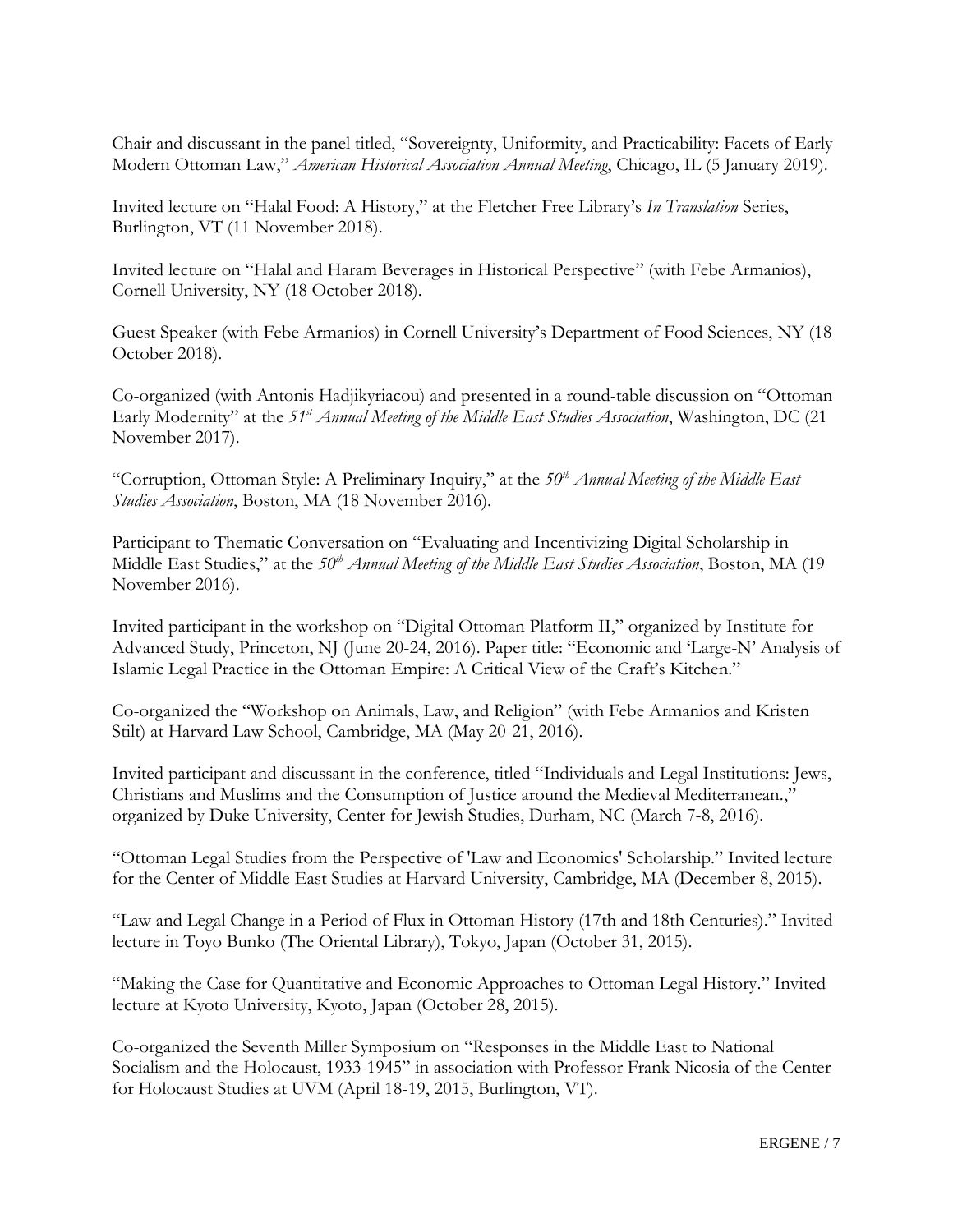"Corruption, Ottoman Style." Invited lecture at Middlebury College, Middlebury, Vermont (March 10, 2015).

The College of Arts and Sciences Dean's Lecture, titled "Corruption, Ottoman Style." University of Vermont, Burlington, VT (October 7, 2014).

Organized the third annual Aga Khan Conference on "Sharia, Government, and Development" at Brown University, Providence, RI (April 4 and 5, 2014). Presented "Law and Legal Change in the Ottoman Empire during Seventeenth and Eighteenth Centuries" (April 4, 2014)

The Aga Khan Distinguished Visiting Professor Lecture titled. "Making a Case for Quantitative and Economic Approach to Ottoman Legal History," Brown University, Providence, RI (April 3, 2014).

Invited participant in the "Law and Society in the Middle East Brainstorming Workshop," Ben-Gurion University of the Negev (January 3-4, 2014).

Discussant on the panel titled, "Legitimizing Law in the Ottoman Empire" at the *47th Annual Meeting of Middle East Studies Association*, New Orleans (October, 2013).

Invited participant in the workshop titled, "New Perspectives in Ottoman Economic History," organized by Yale University, Department of Economics (November 9-10, 2012). Paper title: "The Selection Bias in Ottoman Court Records: Settlement and Trial in Eighteenth Century Kastamonu" (with Metin Coşgel).

"Why did Ümmü Gülsüm Go to Court?" Invited lecture given at the University of Cincinnati, Cincinnati, Ohio (April 26, 2010).

Invited Participant in the workshop titled, "Islam and Economic Development, Past and Present," organized by Duke University, Department of Economics (April 2-3, 2010). Paper title: "Intergenerational Mobility in the Ottoman Empire."

"Intergenerational Wealth Accumulation and Dispersal in the Ottoman Empire," presented at the Great Lakes Ottomanist Workshop, Montreal, Canada (March 13, 2010)

Invited participant in the workshop titled "The Scholar and the Archives: Strategies for Reading Islamic Court Records," organized by Radcliffe Institute for Advanced Studies at Harvard University, Cambridge, MA (May 14-16, 2009). Paper title: "Why did Ümmü Gülsüm go to court?"

Invited participant in the workshop titled, "Halycon Days in Crete VII: Political Initiatives from the Bottom Up in the Ottoman Empire" organized by the Institute of Mediterranean Studies and the Foundation of Research and Technology-Hellas, Rethymno, Crete, Greece (January 9-11, 2009). Paper title: "The Pitfalls of Writing Ottoman legal History from the 'Bottom Up'."

Co-organizer of the panel titled "Creating Justice: Law and Court Procedure in the Ottoman Empire" at the 43th *Annual Meeting of Middle East Studies Association*, Washington D.C. (November, 2008).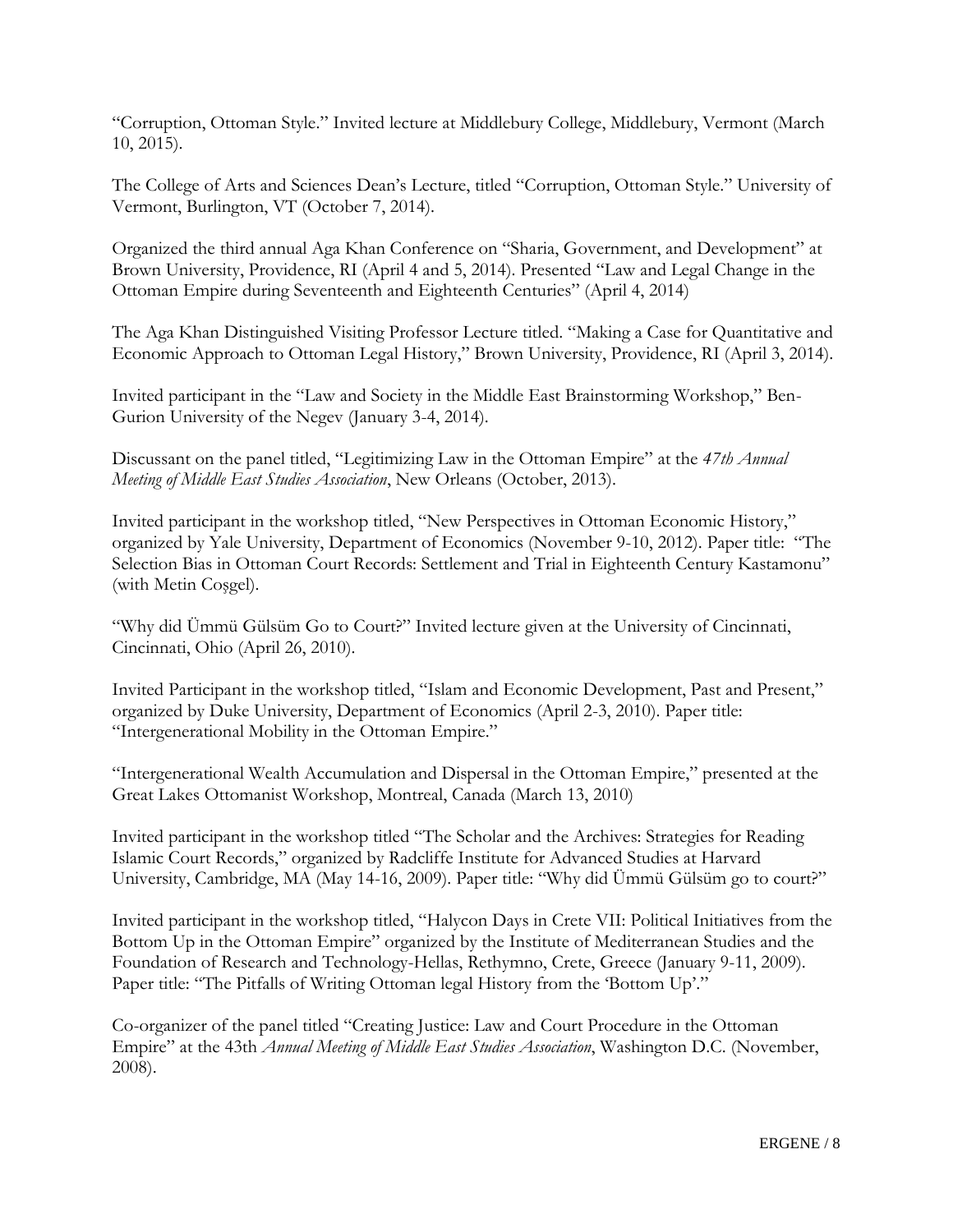"Ottoman Court between History and Anthropology: A Re-Evaluation of Ottoman Legal Practice with Reference to Eighteenth-Century Kastamonu Court Records," presented at the 43th *Annual Meeting of Middle East Studies Association*, Washington D.C. (November, 2008).

Invited participant in the workshop titled, "The Sijills in Perspective: Mapping Similarities and Differences across the Empire," organized by Freie Universität Berlin and Zentrum Moderner Orient, Berlin, Germany (October 17-19, 2008).

Invited participant in a workshop on "Islam and Economic Underdevelopment," organized by the Mercatus Center at George Mason University in Arlington, Virginia (April 10-13, 2008).

"Wealth, Poverty, and Inequality in the Ottoman Empire" presented at *Great Lakes Ottomanist Workshop*, Ann Arbor, Michigan (April 21, 2007).

Invited lecture titled "Wealth, Status, and Successful Litigation in Ottoman Islamic Courts: Observations from 18<sup>th</sup>- Century Kastamonu;" given at the Institute for Economic Research on Civilizations, University of Southern California, Los Angeles, California (September 21, 2006).

"Social Identity and Patterns of Interaction in the Court of Kastamonu (1740-44)," presented at *Great Lakes Ottomanist Workshop*, Toronto (Canada, March 18, 2006).

"Patterns of Interaction and Networks of Association in the Court of Kastamonu (1740-44)," presented at the *40th Annual Meeting of Middle East Studies Association*, Washington D.C. (November, 2005).

Invited participant in a workshop on "Courts of Law and Legal Cultures in Past and Present Muslim Societies: A Socio-legal Perspective," organized by the Department of Middle Eastern Studies at Ben-Gurion University (Israel, June 2005).

"Written and Oral Documentation in Ottoman Legal Practice," presented at the *39th Annual Meeting of Middle East Studies Association* (November, 2004).

Invited participant in a workshop on "Use of Legal Sources in the Study of Islamic History," coorganized by Islamic Legal Studies Program at Harvard Law School and the Center for Middle Eastern Studies of Harvard University, Cambridge, Massachusetts (May 14-15, 2004).

"Cost of Court Usage in the Seventeenth- and Eighteenth- Century Ottoman Anatolia," presented at the *37th Annual Meeting of Middle East Studies Association* (November, 2002).

Discussant of the panel titled "Making Copts: The Construction and Context of Coptic Identity in the Historical and Contemporary Egypt" at the *37th Annual Meeting of Middle East Studies Association* (November, 2002).

Invited participant in *Qadi Court Records Workshop* at Harvard University, Cambridge, Massachusetts (May 18-20, 2001)

"Qadi, Court and Administration of Justice in Ottoman Anatolia (Seventeenth-and Eighteenth-Centuries*)*" presented at the *34th Annual Meeting of Middle East Studies Association* (November, 2000).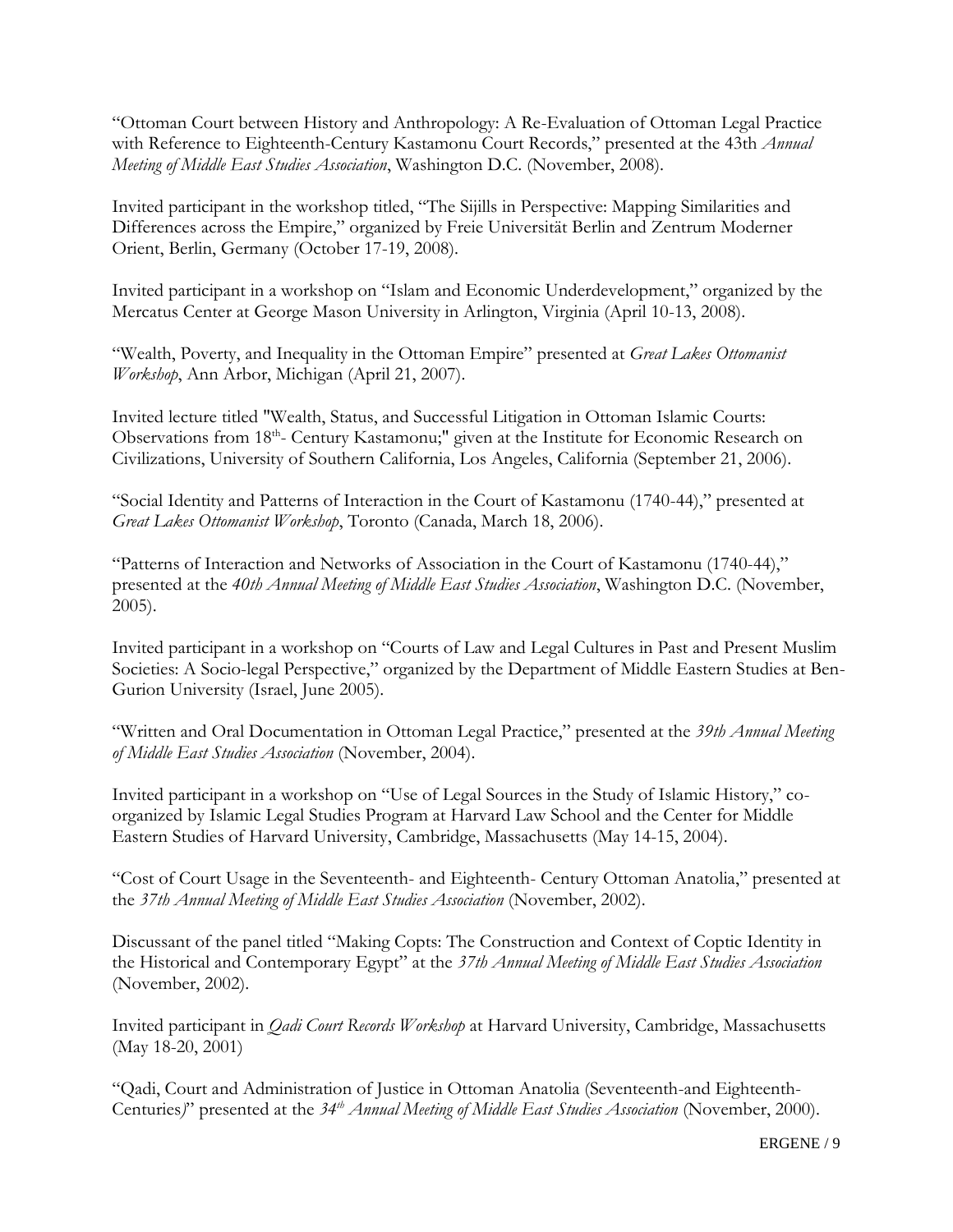"Representing Justice in the 17<sup>th</sup> Century Ottoman Empire" presented at the 33<sup>rd</sup> Annual Meeting of *Middle East Studies Association* (November, 1999).

"On Ottoman Justice: Evliya Çelebi's Representations of Seventeenth-Century Ottoman Political Legitimization," presented at the conference on *13th Annual Middle East, Theory and History*, organized by the University of Chicago (April, 1998).

"Wages in Nineteenth-Century Ottoman Empire," presented at the 2<sup>nd</sup> International Conference on *Economics*, organized by the Economic Research Center of METU (Ankara, Turkey; September, 1998).

#### **Lectures, Discussions, and Presentations not Related to Research Specialzation:**

"Ottoman Empire in World War I," at Elder Education Enrichment Institute, Burlington, VT (31 March 2017).

Co-Organized a Panel Discussion titled, "What the U.S. Stands to Lose in Alienating Its Muslim and Mexican Allies." UVM, Burlington, VT (7 February 2017).

Co-Organized and Participated in a Faculty Panel titled, "The 2016 Election, What's at Stake?: UVM Historians Weigh In." UVM, Burlington, VT (1 November 2017).

Led four book discussion sessions for general public at Fletcher Public Library as a part of Vermont Humanities Council's Muslim Journey and Discussion Series (between September and December 2013).

Organized and participated in a Faculty Panel Discussion titled, "Current Crisis in Syria." UVM, Burlington, VT (19 September 2013).

Participated in a workshop organized by Vermont Council of World Affairs for local Vermont teachers. The title of the workshop was "Spotlight on Turkey." In this workshop I gave a lecture, titled "Highlights of Turkish History" (24 March 2012).

Participated in a Panel Discussion titled, "Current Events in Egypt." Burlington College, Burlington, VT (16 February 2011)

Organized and participated in a Panel Discussion titled, "Recent Developments in the Middle East: Local Perspectives." UVM, Burlington, VT (11 February 2011)

Interviewed by Digitalranch Corporation for a documentary on the Ottoman Empire (Princeton, NJ; April 22, 2005). This documentary was premiered in History Channel on August 26, 2006.

Appeared on "Odyssey," a nationally syndicated daily talk show of ideas, prepared and broadcasted by Chicago Public Radio. The topic of discussion was Shariah (Islamic Law) and its place in the new constitution of Iraq (March 25, 2005).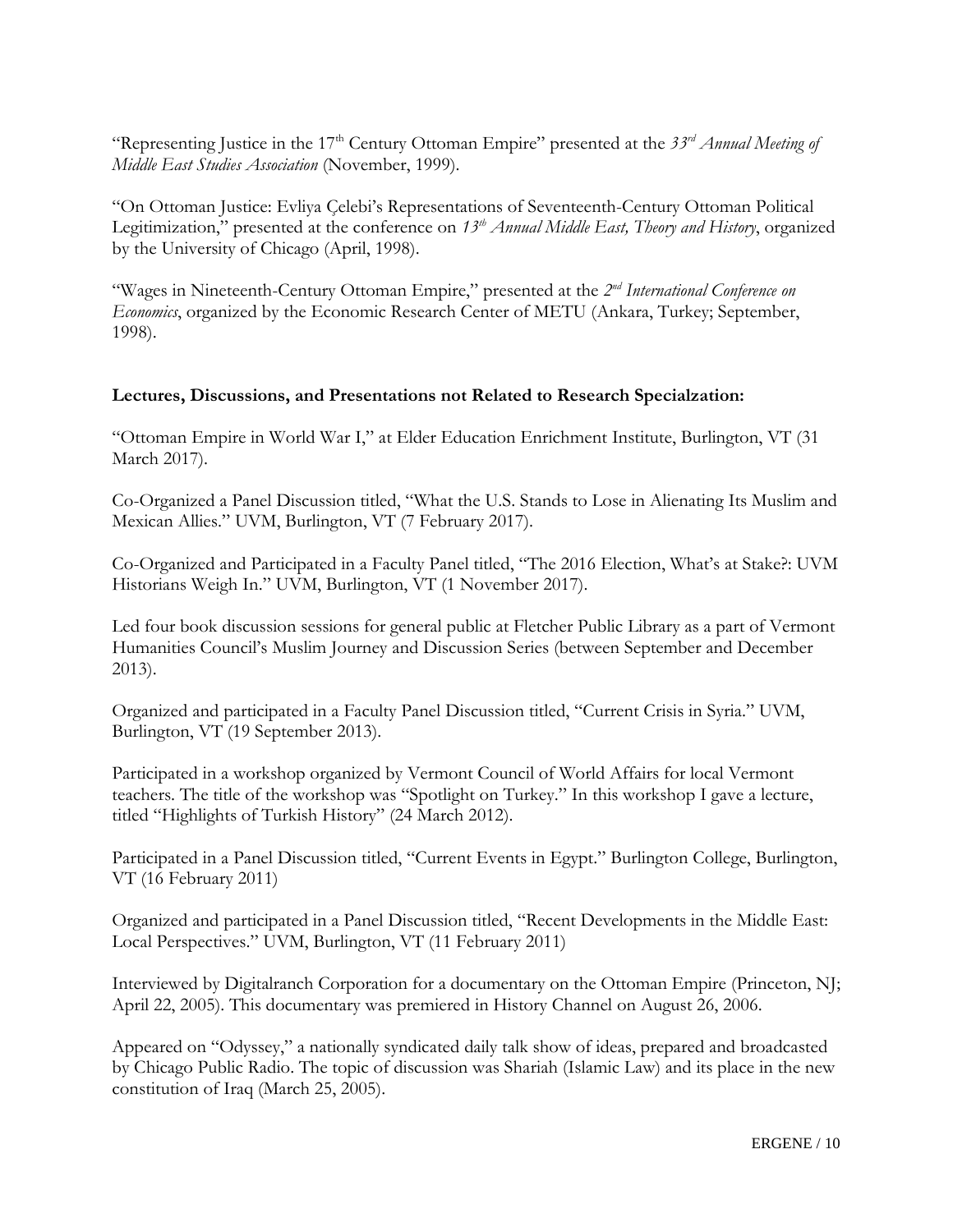"Islam: History and Basic Teachings I & II." Two public lectures as parts of the "Elder Education Enrichment Program" of Elder Education Enrichment Institute, Burlington, VT (March 26 and April 2, 2004).

Participant in "Hope not Hate: Curbing Anti-American and Anti-Arab Sentiments after 9/11." A Panel Discussion organized by the Middlebury chapter of Americans for Informed Democracy and Political Science Department at Middlebury College (Middlebury, VT; September 12, 2003)

Participant in "Is Iraq the Problem? Is War the Solution?" A Panel Discussion organized by the Provost's Office, UVM (March 5, 2003).

Participant in a panel discussion on Walter Ungerer's "Ground Zero – Perspectives From Vermont," UVM (February 19, 2003).

Participant in "War in Iraq? American Policy and International Consequences." A Panel Discussion organized by Area and International Studies Program and the Political Science Department, UVM (February 12, 2003)

Guest lecture on Ottoman history at Burlington Collage, Burlington, VT (February 5, 2003)

"Islam: Origins and Basic Doctrines," The Christian Education Committee of the First Congregational Church Adult Lecture Series, Essex Jct., VT (October 7, 2002).

Participant in "Attack on America: One Year Later," the UVM Area and International Studies Program Panel Discussion, Burlington, VT (September 11, 2002)

"On Islamic Radicalism," at First Unitarian Universalist Church, Burlington, VT (March 12, 2002).

"Islamic Revivalism Before and After September 11," at Elder Education Enrichment Institute, Burlington, VT (March 8, 2002).

"Understanding Ottoman Justice: Models and Taxonomies," UVM Area & International Studies Program Brown Bag Lecture Series (February 27, 2002).

Participant in "How Did We Get Here and Where Do We Go Now?" Geographers and Historians Reflect on the World after September 11, 2001, UVM (October 16, 2001).

Participant in "Aspects of the Current Crisis," Burlington College Teach-in (October 13, 2001).

Participant in "International Terrorism," UVM Faculty Panel (September 14, 2001).

#### **Media Mentions, Recognitions and Interviews**

WYNC – New York Public Radio, interview with Febe Armanios, January 11, 2019, <https://www.wnyc.org/story/halal-food-history-what-glitter/>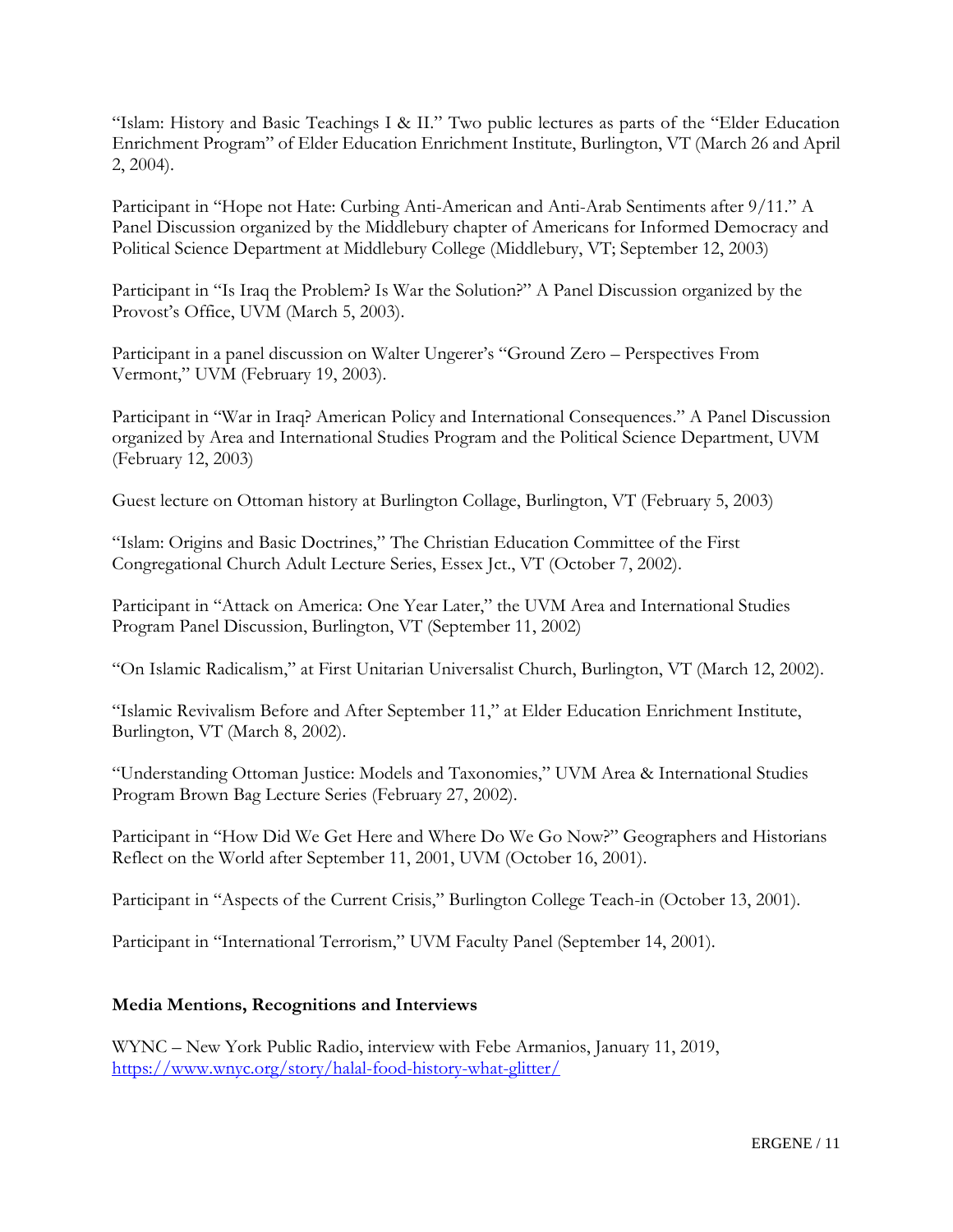*Munchies*, "New Animal Slaughter Rules in Belgium Pit Activists Against Religious Communities," January 10, 2019, [https://munchies.vice.com/en\\_us/article/8xpy3x/new-animal-slaughter-rules-in](https://munchies.vice.com/en_us/article/8xpy3x/new-animal-slaughter-rules-in-belgium-pit-activists-against-religious-communities)[belgium-pit-activists-against-religious-communities](https://munchies.vice.com/en_us/article/8xpy3x/new-animal-slaughter-rules-in-belgium-pit-activists-against-religious-communities)

*New York Times*, "Is Stunning an Animal Before Slaughter More Humane? Some Religious Leaders Say No," January 9, 2019, [https://www.nytimes.com/2019/01/09/world/europe/halal-kosher](https://www.nytimes.com/2019/01/09/world/europe/halal-kosher-humane-slaughter.html)[humane-slaughter.html](https://www.nytimes.com/2019/01/09/world/europe/halal-kosher-humane-slaughter.html)

*New York Times*, "Halal Foods, A Primer," December 21, 2018, [https://www.nytimes.com/2018/12/21/dining/halal-foods-talk.html](https://nam02.safelinks.protection.outlook.com/?url=https%3A%2F%2Fwww.nytimes.com%2F2018%2F12%2F21%2Fdining%2Fhalal-foods-talk.html&data=02%7C01%7Cfarmanios%40middlebury.edu%7C96b5c97aa47d494bac4508d6ae0e0743%7Ca1bb0a191576421dbe93b3a7d4b6dcaa%7C1%7C0%7C636887772611857691&sdata=Es%2Bhi%2BpojfvgR34ivnjTdoaWjx6wFV0dRUS9Hcp5Cdg%3D&reserved=0)

KCRW – Los Angeles Public Radio, *Good Food*, with Febe Armanios, November 30, 2018, [https://www.kcrw.com/news-culture/shows/good-food/yotam-ottolenghi-finds-joy-in](https://nam02.safelinks.protection.outlook.com/?url=https%3A%2F%2Fwww.kcrw.com%2Fnews-culture%2Fshows%2Fgood-food%2Fyotam-ottolenghi-finds-joy-in-simplicity%2Fthe-history-of-halal&data=02%7C01%7Cfarmanios%40middlebury.edu%7C96b5c97aa47d494bac4508d6ae0e0743%7Ca1bb0a191576421dbe93b3a7d4b6dcaa%7C1%7C0%7C636887772611827666&sdata=RRZYgC4C0QCYdrxVrrGdZu2hoXRanchVX9HRmCCzB5E%3D&reserved=0)[simplicity/the-history-of-halal](https://nam02.safelinks.protection.outlook.com/?url=https%3A%2F%2Fwww.kcrw.com%2Fnews-culture%2Fshows%2Fgood-food%2Fyotam-ottolenghi-finds-joy-in-simplicity%2Fthe-history-of-halal&data=02%7C01%7Cfarmanios%40middlebury.edu%7C96b5c97aa47d494bac4508d6ae0e0743%7Ca1bb0a191576421dbe93b3a7d4b6dcaa%7C1%7C0%7C636887772611827666&sdata=RRZYgC4C0QCYdrxVrrGdZu2hoXRanchVX9HRmCCzB5E%3D&reserved=0)

*Washington Post*, "Why Halal Meat Generates So Much Controversy in Europe," October 9, 2018, [https://www.washingtonpost.com/world/europe/why-halal-meat-generates-so-much-controversy](https://nam02.safelinks.protection.outlook.com/?url=https%3A%2F%2Fwww.washingtonpost.com%2Fworld%2Feurope%2Fwhy-halal-meat-generates-so-much-controversy-in-europe%2F2018%2F10%2F08%2Fe58fd16a-9439-11e8-818b-e9b7348cd87d_story.html%3Futm_term%3D.c7f23ef2412f&data=02%7C01%7Cfarmanios%40middlebury.edu%7C96b5c97aa47d494bac4508d6ae0e0743%7Ca1bb0a191576421dbe93b3a7d4b6dcaa%7C1%7C0%7C636887772611837670&sdata=X1xAKgIElbEufbyEpWsLgKT66iBZi7hxzNt%2B4gXvgME%3D&reserved=0)[in-europe/2018/10/08/e58fd16a-9439-11e8-818b](https://nam02.safelinks.protection.outlook.com/?url=https%3A%2F%2Fwww.washingtonpost.com%2Fworld%2Feurope%2Fwhy-halal-meat-generates-so-much-controversy-in-europe%2F2018%2F10%2F08%2Fe58fd16a-9439-11e8-818b-e9b7348cd87d_story.html%3Futm_term%3D.c7f23ef2412f&data=02%7C01%7Cfarmanios%40middlebury.edu%7C96b5c97aa47d494bac4508d6ae0e0743%7Ca1bb0a191576421dbe93b3a7d4b6dcaa%7C1%7C0%7C636887772611837670&sdata=X1xAKgIElbEufbyEpWsLgKT66iBZi7hxzNt%2B4gXvgME%3D&reserved=0)[e9b7348cd87d\\_story.html?utm\\_term=.c7f23ef2412f](https://nam02.safelinks.protection.outlook.com/?url=https%3A%2F%2Fwww.washingtonpost.com%2Fworld%2Feurope%2Fwhy-halal-meat-generates-so-much-controversy-in-europe%2F2018%2F10%2F08%2Fe58fd16a-9439-11e8-818b-e9b7348cd87d_story.html%3Futm_term%3D.c7f23ef2412f&data=02%7C01%7Cfarmanios%40middlebury.edu%7C96b5c97aa47d494bac4508d6ae0e0743%7Ca1bb0a191576421dbe93b3a7d4b6dcaa%7C1%7C0%7C636887772611837670&sdata=X1xAKgIElbEufbyEpWsLgKT66iBZi7hxzNt%2B4gXvgME%3D&reserved=0)

*Seven Days*, "Muslim Vermonters Maintain Halal Diet in New Environment," October 3, 2018, [https://www.sevendaysvt.com/vermont/muslim-vermonters-maintain-halal-diet-in-new](https://nam02.safelinks.protection.outlook.com/?url=https%3A%2F%2Fwww.sevendaysvt.com%2Fvermont%2Fmuslim-vermonters-maintain-halal-diet-in-new-environment%2FContent%3Foid%3D21243209&data=02%7C01%7Cfarmanios%40middlebury.edu%7C96b5c97aa47d494bac4508d6ae0e0743%7Ca1bb0a191576421dbe93b3a7d4b6dcaa%7C1%7C0%7C636887772611847674&sdata=YW266CNc202jq98n0MYCeMzUv7hC3vXjOcKPpeHrSko%3D&reserved=0)[environment/Content?oid=21243209](https://nam02.safelinks.protection.outlook.com/?url=https%3A%2F%2Fwww.sevendaysvt.com%2Fvermont%2Fmuslim-vermonters-maintain-halal-diet-in-new-environment%2FContent%3Foid%3D21243209&data=02%7C01%7Cfarmanios%40middlebury.edu%7C96b5c97aa47d494bac4508d6ae0e0743%7Ca1bb0a191576421dbe93b3a7d4b6dcaa%7C1%7C0%7C636887772611847674&sdata=YW266CNc202jq98n0MYCeMzUv7hC3vXjOcKPpeHrSko%3D&reserved=0)

*Burlington Free Press*, "New Vermont dosa food cart and cookbook have us asking: What are dosas?," July 25, 2018

Historical Cooking Project, *Written Interview*, written with Febe Armanios, "Halal Food: A History, An Interview with the Authors," July 11, 2018, [http://www.historicalcookingproject.com/2018/07/halal-food-history-interview-with.html](https://nam02.safelinks.protection.outlook.com/?url=http%3A%2F%2Fwww.historicalcookingproject.com%2F2018%2F07%2Fhalal-food-history-interview-with.html&data=02%7C01%7Cfarmanios%40middlebury.edu%7C96b5c97aa47d494bac4508d6ae0e0743%7Ca1bb0a191576421dbe93b3a7d4b6dcaa%7C1%7C0%7C636887772611827666&sdata=zmrRQr1apxrau5YMgIXNRC27mFKpXiYtGucJwz%2BG1sw%3D&reserved=0)

Heritage Radio Network, *A Taste of the Past*, with Febe Armanios, May 17, 2018, [https://heritageradionetwork.org/podcast/halal-food-a-history/](https://nam02.safelinks.protection.outlook.com/?url=https%3A%2F%2Fheritageradionetwork.org%2Fpodcast%2Fhalal-food-a-history%2F&data=02%7C01%7Cfarmanios%40middlebury.edu%7C96b5c97aa47d494bac4508d6ae0e0743%7Ca1bb0a191576421dbe93b3a7d4b6dcaa%7C1%7C0%7C636887772611817657&sdata=yUAuAbsu89KAygzqRYERcuWjAIV20f0j5ASigrlNBTs%3D&reserved=0)

Australian Broadcasting Radio, *Blueprint for Living*, with Febe Armanios, May 12, 2018, [https://www.abc.net.au/radionational/programs/blueprintforliving/halal:-past-and](https://nam02.safelinks.protection.outlook.com/?url=https%3A%2F%2Fwww.abc.net.au%2Fradionational%2Fprograms%2Fblueprintforliving%2Fhalal%3A-past-and-present%2F9739402&data=02%7C01%7Cfarmanios%40middlebury.edu%7C96b5c97aa47d494bac4508d6ae0e0743%7Ca1bb0a191576421dbe93b3a7d4b6dcaa%7C1%7C0%7C636887772611807649&sdata=pnZYvjojP1TMrcxfbrPjcqzuYKYhOa8PA5iyFEBShNM%3D&reserved=0)[present/9739402](https://nam02.safelinks.protection.outlook.com/?url=https%3A%2F%2Fwww.abc.net.au%2Fradionational%2Fprograms%2Fblueprintforliving%2Fhalal%3A-past-and-present%2F9739402&data=02%7C01%7Cfarmanios%40middlebury.edu%7C96b5c97aa47d494bac4508d6ae0e0743%7Ca1bb0a191576421dbe93b3a7d4b6dcaa%7C1%7C0%7C636887772611807649&sdata=pnZYvjojP1TMrcxfbrPjcqzuYKYhOa8PA5iyFEBShNM%3D&reserved=0)

*New York Times*, "A Deeper Understanding of Halal," May 7, 2018, [https://www.nytimes.com/2018/05/07/dining/halal-food-book.html](https://nam02.safelinks.protection.outlook.com/?url=https%3A%2F%2Fwww.nytimes.com%2F2018%2F05%2F07%2Fdining%2Fhalal-food-book.html&data=02%7C01%7Cfarmanios%40middlebury.edu%7C96b5c97aa47d494bac4508d6ae0e0743%7Ca1bb0a191576421dbe93b3a7d4b6dcaa%7C1%7C0%7C636887772611857691&sdata=0p2QdiBlsbCNYMQ%2FHQI0ahXUlbprrGXGz41ocghD%2BT8%3D&reserved=0)

## **Teaching Experience:**

Currently Associate Professor of History, University of Vermont Designed and instructed the following courses:

HST 9: Global History to 1500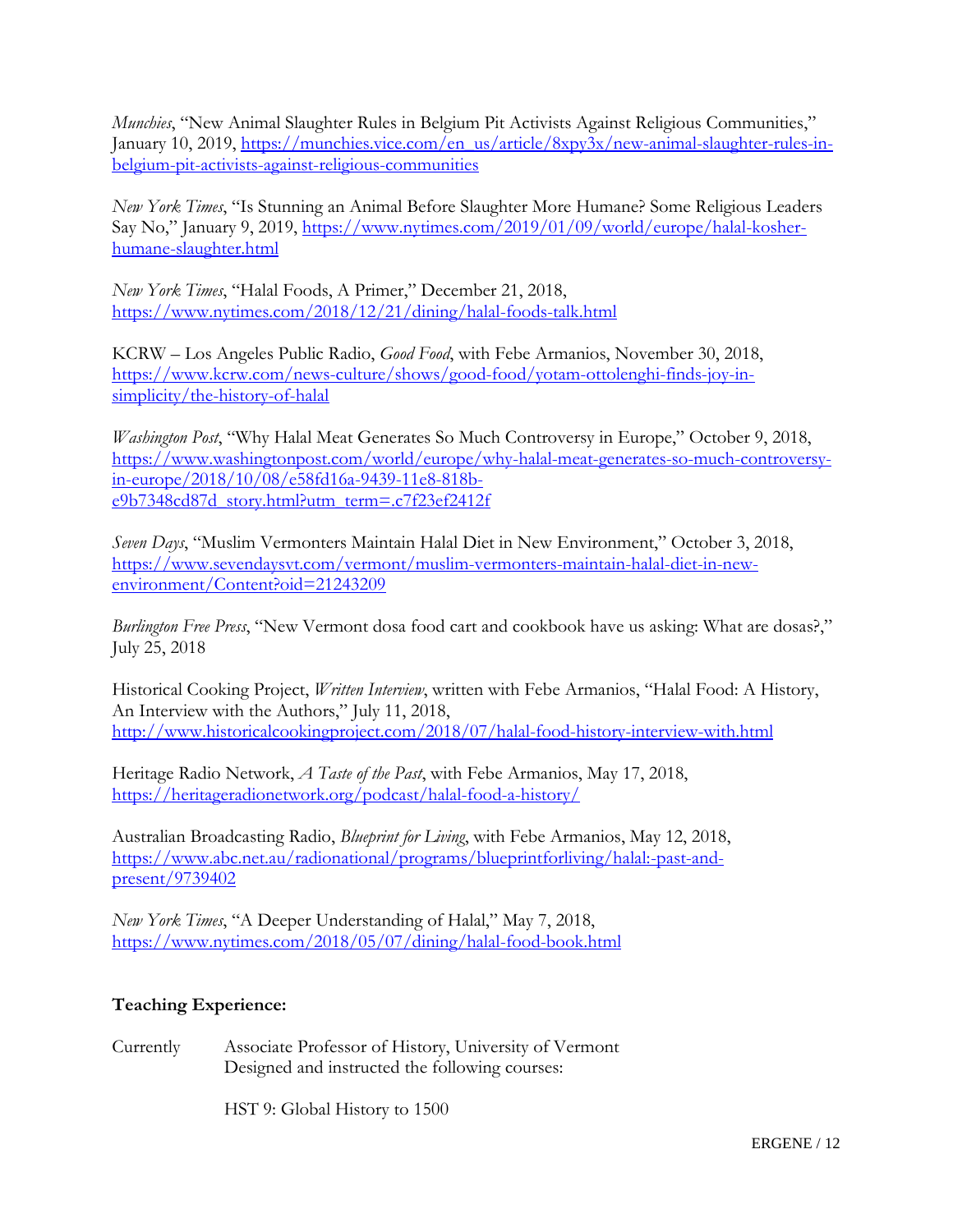|             | HST 45: History of Islam and the Middle East to 1258                                                                                                                 |
|-------------|----------------------------------------------------------------------------------------------------------------------------------------------------------------------|
|             | HST 46: History of Islam and the Middle East since 1258                                                                                                              |
|             | HST 95 TAP: History and Culture of the Middle East                                                                                                                   |
|             | HST 195 (later, HST 146): History of the Modern Middle East                                                                                                          |
|             | HST 196 (later, HST 144): Religion and Politics in the Islamic World                                                                                                 |
|             | HST 196: Women and Gender in Islamic History                                                                                                                         |
|             | HST 195: Iran, Egypt, Turkey: Alternative Paths to Modernity                                                                                                         |
|             | HCOL 185/196: Islam and Human Rights                                                                                                                                 |
|             | HST 287: Seminar on Historiography (Seminar / Graduate Course)                                                                                                       |
|             | HST 295: Women and Gender in Islam (Seminar / Graduate Course)                                                                                                       |
|             | HST 296: Balkans and Middle East under Ottomans (Seminar / Graduate Course)                                                                                          |
|             | HST 296: World-System Theories in Perspective (Seminar / Graduate Course)                                                                                            |
|             | HST 395: Ottomans in Comparative Perspective (Seminar / Graduate Course)                                                                                             |
|             | HST 296/ENVS 295: Animals in Islamic Tradition(s) (Seminar / Graduate Course)                                                                                        |
|             | HST 301: Graduate Historiography (Graduate Seminar)                                                                                                                  |
|             | Also advised four masters' theses during AY 2003-4, AY 2006-7, and 2014-5, and<br>five honors theses during AY 2004-5, AY 2009-10 and AY 2012-3.                     |
| Spring 2014 | Aga Khan Distinguished Visiting Prof. in Islamic Humanities, Brown University<br>Designed and instructed:                                                            |
|             | MES 1997A: Islam and Human Rights                                                                                                                                    |
| 1995-2001   | Graduate Teaching Assistant at Ohio State University                                                                                                                 |
|             | Instructed and graded in courses on World History, Western Civilization and 20 <sup>th</sup><br>Century History in discussion sections of approximately 30 students. |
| 1993-1995   | Teaching and Research Asst. at Middle East Technical University                                                                                                      |
|             | Instructed and graded in courses on European, Middle Eastern and Turkish<br>Economic History.                                                                        |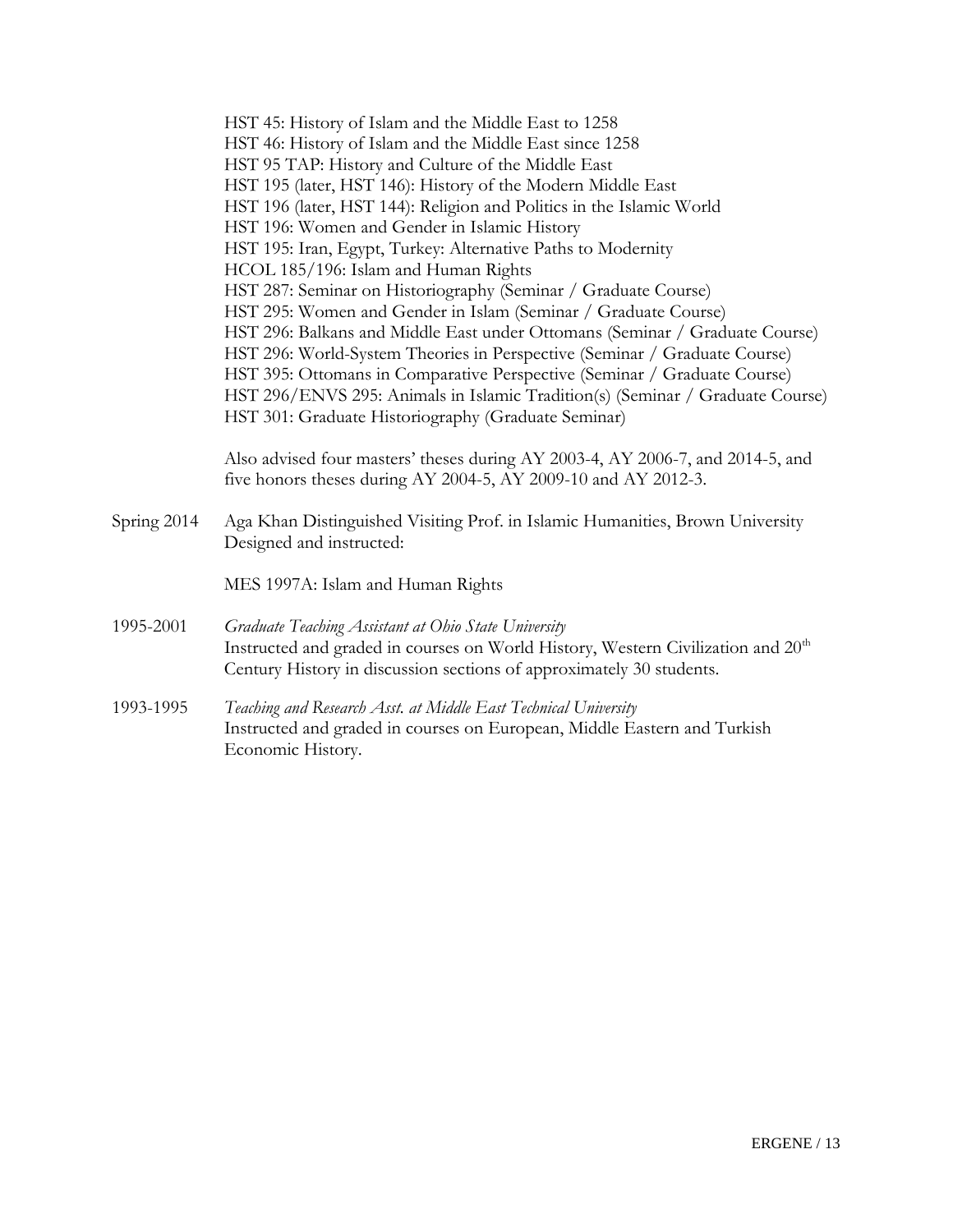## **Service (University):**

- Chair of Curriculum Committee, History Department, UVM (2018 19).
- Member of Social Media and Outreach Committee, History Department, UVM (2017 18).
- Member of Executive Committee, History Department, UVM (2016 2017)
- Acting Director, Graduate Studies Program, History Department, UVM (2014 15)
- Director of Middle East Studies Program, UVM (2009 15)
- Member of Jewish Studies Minor Exploratory Committee, College of Arts and Sciences, UVM  $(2014 - 15)$ .
- Chair Search Committee, History Department, UVM (2006 7)
- Faculty Senator, UVM  $(2002 3; 2003 6; 2006 14; 2016 current)$ .
- East Asia Search Committee, History Department, UVM (*twice*; 2003 4 and 2004 5)
- Asia Search Committee, History Department, UVM (2003 4)
- Environmental History Search Committee, History Department, UVM (2005 6)
- Nominations Committee, College of Arts and Sciences, UVM (2003 6)

#### **Service (Professional):**

- Member of the ad-hoc committee established to determine the ethical criteria for seeking/accepting grants and donations for the *Middle East Studies Association* (2019).
- Member of the ad-hoc committee on the Evaluation of Digital Scholarship for the *Middle East Studies Association* (2017-8).
- Outside reader for a promotion (to full professorship) file at Whitmore College, WA (2018).
- Outside reader for a tenure / promotion application at Claremont McKenna College, CA (2016).
- Member of the Accreditation Team for the International Studies Program (B.A. and M.A.) at Zayed University, Abu Dhabi, UAE (March 19-24, 2016).
- Referee for American Council of Learned Societies Dissertation Grants (2015).
- Co-editor, *The Ottoman Empire and Its Heritage*, Brill Publishers book-series (http://www.brill.nl/oeh) (2010 – current).
- Editorial Board member, *Journal of the Economic and Social History of the Orient* (2015 current)*.*
- Book review editor of the *International Journal of Middle East Studies* (2011 15).
- Grant reviewer for Israel Science Foundation (2013).
- External reviewer of a promotion file at Ben-Gurion University of the Negev in Israel  $(2011).$
- External reviewer for Ph.D. Dissertation at Tel Aviv University, Israel (2011).
- Outside reader of a tenure and promotion application at Whitman College, WA (2009).
- Outside reader and referee for journal articles and book manuscripts considered for publication in the following journals and academic presses: *Economic History Review*, *Islamic Law and Society*, *Journal of Economic and Social History of the Orient*, *International Journal of Middle East Studies*, *History Compass*, *Journal of Peasant Studies*, *Journal of Economic History, Social Science*, Cambridge University Press, Brill Academic Publishers, and Versita Publishers.